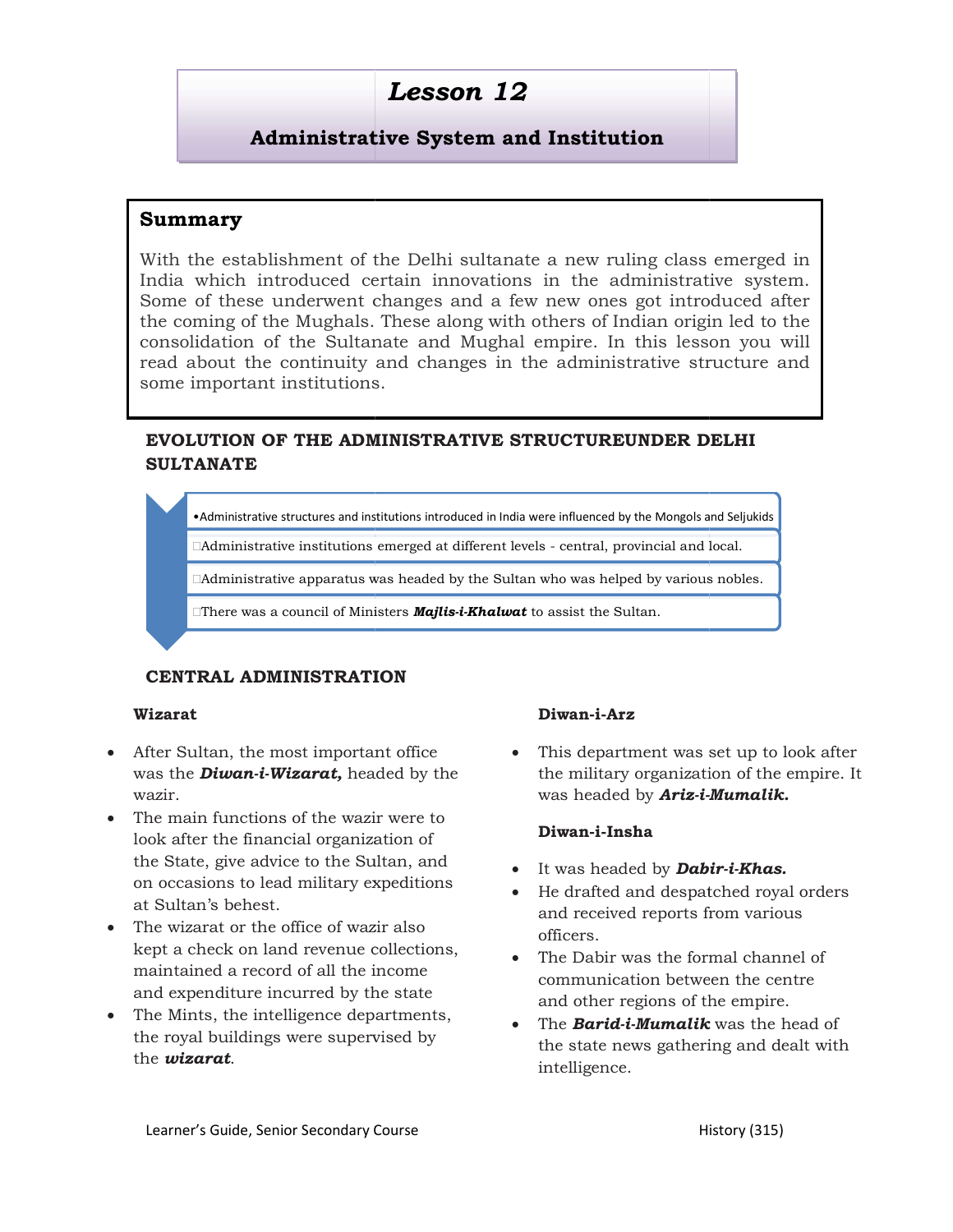• Apart from barids, another set of reporters also existed who were known as Munihiyan.

### Diwan-i-Rasalat

- This department dealt with the administration of Justice. It was headed by Sadr-us-Sadr who was also the qazi-  $\rm ^{e}$   $\rm ^{e}$   $\rm ^{e}$   $\rm ^{e}$   $\rm ^{e}$   $\rm ^{e}$   $\rm ^{e}$ i-mumalik
- $\bullet$  He also appointed the **qazis** (judges) and approved various charitable grants like waqf, wazifa, Idrar, etc.

### Other Departments

Wakil-i-dar looked after the royal household and managed the personal services of the Sultan.

### PROVINCIAL ADMINISTRATION AND IQTA SYSTEM

- The provinces were placed under The ot the charge of the Governors who sproving were responsible for the overall administration of the area
- During the 14th century the provinces were partitioned into **Shiqs** for administrative convenience.
- The **shiqs** were administered by the Shiqdar.
- Faujdar was another officer along with **Shiqdar** at the provincial level.
- The **Shiqdar** assisted the governor in the maintenance of law and order and provided military assistance
- The **Kotwals** were placed under the Faujdar.
- Amir-i-Hajib looked after the royal ceremonies.
- Sar-i-Jandar looked after the royal body guards.
- **Amir-i-Akhur** looked after the establishment of horses
- Shahnah-i-fil looked after the establishment of elephants.
- **Amir-i-Majlis** looked after the arrangement of meetings and special ceremonies.
- the results of the royal of the royal of the royal of the royal of the royal of the royal of the royal of the royal  $\mathbf{A}\mathbf{m}\mathbf{i}\mathbf{r}\mathbf{i}\mathbf{A}\mathbf{k}\mathbf{h}\mathbf{u}$  looked after the royal body guards.<br>
Amir-i-Akhur looked af • The **Mutasarrif** was responsible for the accounts and acted as immediate supervisors in various departments. t of meetings and special<br> **and interpretent** for the<br>
d acted as immediate<br>
in various departments.<br>
portant officers at the<br>
vel were **Barids** and
	- provincial level were **Barids** and Sahib-i-Diwan

### IQTA SYSTEM

- Army commanders and nobles were given territories to administer and collect the revenue.
- were placed under<br>
the Governors who<br>
ble for the overall<br>
of the area<br>
of the area<br>
of the area<br>
of the area<br>
provincial level were **Barids** and<br>
of the carea<br>
provincial level<br> **IQTA SYSTEM**<br> **IQTA SYSTEM**<br> **IQTA SYSTEM** • The territories thus assigned were called iqta and their holders as iqtadar or muqti.
	- The  $muqti$  was to help the sultan with his army in case of need.  $\hspace{0.1mm}$
	- He was expected to maintain the He was expected to maintain the<br>army and meet his own expenses with the revenue collected.

# The village was the smallest unit of administration.  $\Box$ The main village functionaries were  $\bm{k}$ hut, Mu $\bm{q}$ addam and Patwari.  $\qquad \qquad \qquad \blacksquare$

LOCAL ADMINISTRATION LOCAL ADMINISTRATION

- A number of villages formed the Pargana. .  $\blacksquare$
- •The important Pargana officials were **Chaudhary, Amil** (revenue collector) and  $Karkun$ (accountant)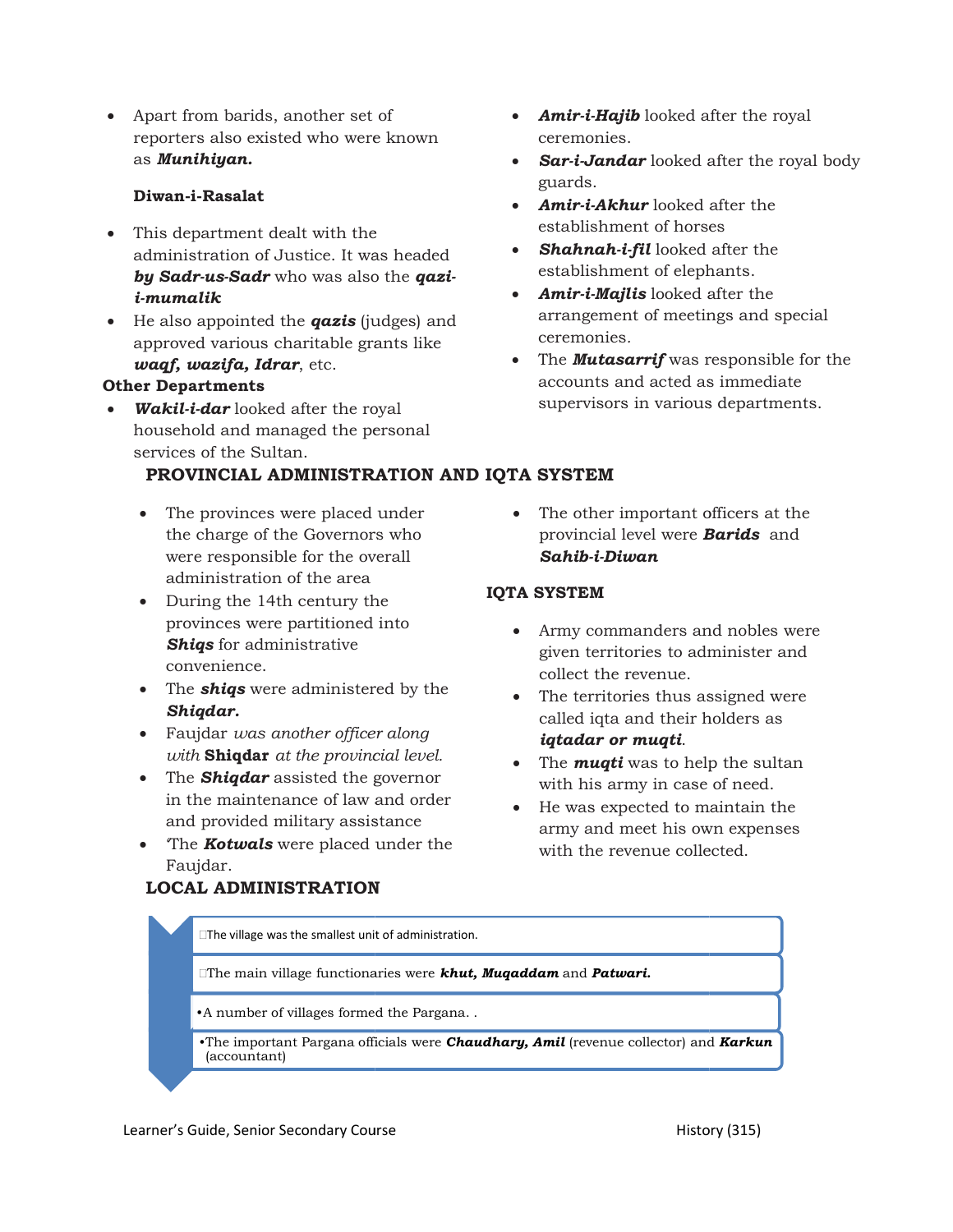### MARKET REFORMS OF ALAUDDIN KHALJI

•Market reforms were oriented towards administrative and military Market necessities

• Alauddin fixed the prices of all commodities from grain to cloth, slaves, cattles etc.

 $\square$ Alauddin also set up three markets- Mandi, Sarai-i- adl and the third for the horses, slaves and cattle. ET REFORMS OF ALAUDDIN KHALJI<br>Market reforms were oriented towards administrative and military necessities<br>Alauddin fixed the prices of all commodities from grain to cloth, slaves, cattles etc.<br>And third for the horses, sl

□An officer (Shehna) was in charge of the market to see that no one violates the royal orders.

### ADMINISTRATIVE STRUCTURE UNDER THE MUGHALS

### PROVINCIAL ADMINISTRATION

- The Mughal empire was divided into twelve provinces or subas by Akbar.
- Each suba was placed under a **Subedar** or provincial governor **provincial provincial** provincial and provincial provincial management of  $\mathbf{R}$
- The head of the revenue department in the suba was the Diwan
- The **Bakshi** in the province performed the same functions as were performed by Mir **Bakshi** at the centre. in the suba was the<br>  $i$  in the province<br>
the same functions as<br>
med by **Mir**<br>
the centre.<br>
intative of the central<br>
us sudur) at the<br> **MUGI**
- The representative of the central Sadr (Sadr-us sudur) at the provincial level was called Sadr.
- Darogai-i-Dak was responsible for maintaining the communication channel

### LOCAL ADMINISTRATION

- The provinces or subas were divided into Sarkars.
- The Sarkars were divided into Parganas.
- The village was the smallest unit of administration.
- At the level of Sarkar, there were two important functionaries, the faujdar and the Amalguzar.  $\hskip10mm$  w village was the smallest unit<br>inistration.<br>ne level of Sarkar, there were<br>important functionaries, the
- Faujdari was an administrative division whereas **Sarkar** was a **was** to territorial and revenue division
- $\bullet$  The **amalguzar** or **amil** was the revenue collector
- At the level of Pragana, the **Shiqdar** was the executive officer.
- revenue collection.  $\bullet$  He assisted the **amils** in the task of
- The *quanungo* kept all the records of land in the pargana.
- $\bullet$  The **Muqaddam** was the village head man and the Patwari looked after the village revenue records after the village revenue records<br>• The forts were placed under an
- officer called Qiladar.
- The  $Kotwals$  were in charge of law and order.
- The governor of the port was called<br> **GHAL ADMINISTRATIVE**<br> **GHAL ADMINISTRATIVE**<br> **nsab System<br>
•** The mansab awarded to an<br>
individual fixed both his status in Mutasaddi

### MUGHAL ADMINISTRATIVE INSTITUTIONS

### Mansab System

- The mansab awarded to an individual fixed both his status in the official hierarchy and also his salary.
- It also fixed the number of armed retainers the holders of holders of mansab was to maintain.
- were divided The system was formulated to Fe assisted the **amils** in the task of<br>
revenue collection.<br>
The **quantungo** kept all the records<br>
of land in the pargana.<br>
The **Muqaddam** was the village<br>
ama and the Patwari looked<br>
after the village revenue records<br>
of The system was formulated to<br>streamline rank of the nobles, fix their salary and specify the number<br>of cavalry to be maintained by of cavalry to be maintained them.
	- Under the mansab system ranks were expressed in numerical terms
	- Later the rank of mansabdar came were expressed in numerical terms<br>Later the rank of mansabdar came<br>to be denoted by two numbers - **Zat** and-Sawar.
	- The **Zat** denoted personal rank of an official and the **Sawar** indicated the size of contingents maintained by the mansabdars.